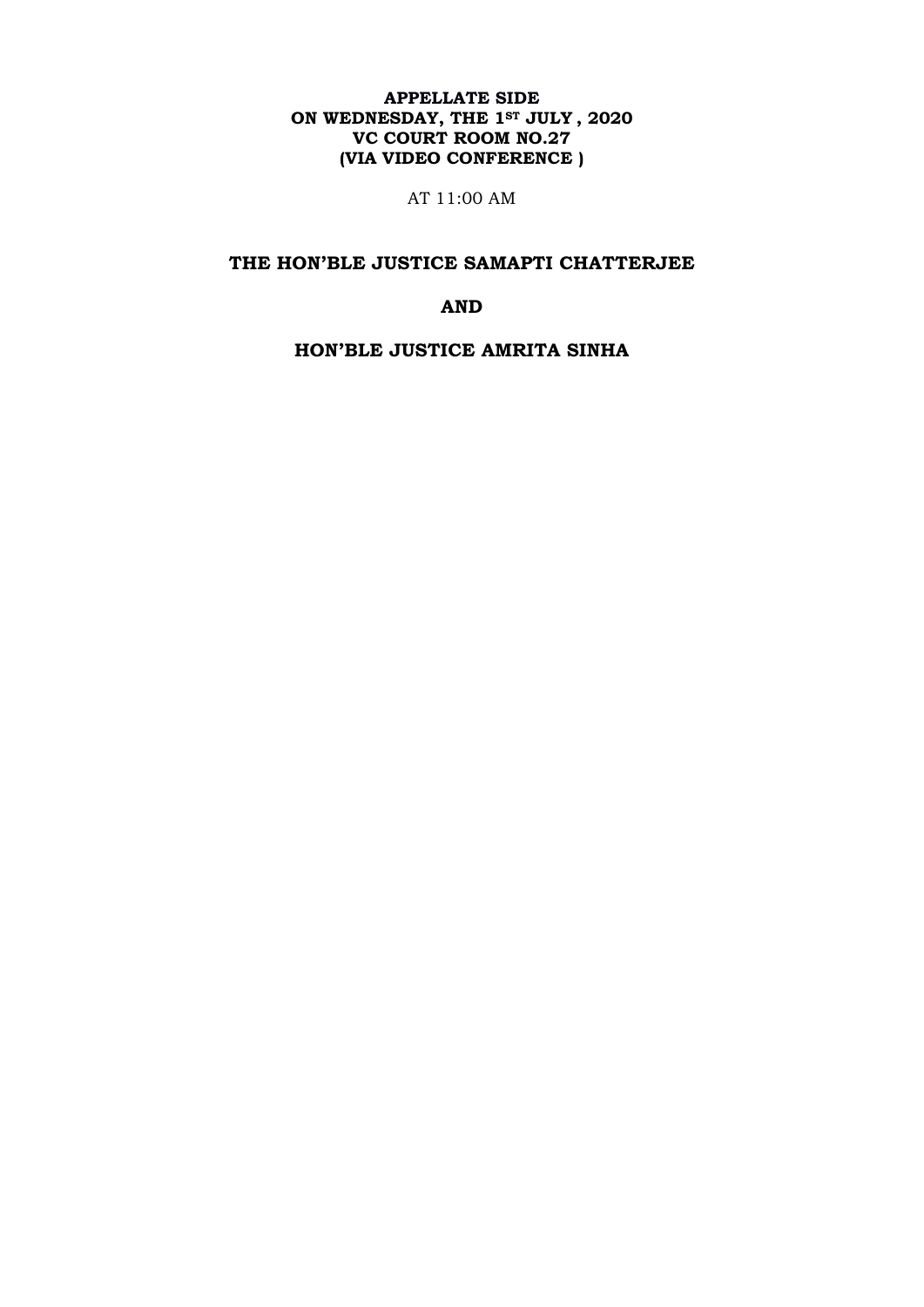## **APPELLATE SIDE ON WEDNESDAY, THE 1ST JULY , 2020 VC COURT ROOM NO.27 (VIA VIDEO CONFERENCE )**

AT 11:00 AM

# **THE HON'BLE JUSTICE SAMAPTI CHATTERJEE**

#### **AND**

# **THE HON'BLE JUSTICE MANOJIT MANDAL**

 FOR JUDGMENT ------------

|  | 1. MA 035/2019 SHRI SHOUKAT ALI & ORS. Vs               |
|--|---------------------------------------------------------|
|  | THE MINISTER OF HOME AFFAIRS & ORS.                     |
|  | 2. MA 017/2019 VANVIKAS OFFICERS ASSOCIATION & ORS. Vs  |
|  | THE MINISTER OF HOME AFFAIRS & ORS.                     |
|  | 3. MA 018/2019  VANVIKAS OFFICERS ASSOCIATION & ORS. Vs |
|  | THE MINISTER OF HOME AFFAIRS & ORS.                     |
|  | 4. MA 016/2019 SHRI HARBANS LASS & ORS. Vs              |
|  | THE MINISTER OF HOME AFFAIRS & ORS.                     |
|  | 5. MA 015/2019 SHRI H.C. BAKSHI & ORS. Vs               |
|  | THE MINISTER OF HOME AFFAIRS & ORS.                     |
|  | 6. MA 013/2019 SMT. SONAMUTHU VELLAMMAL Vs              |
|  | THE CHIEF GENERAL MANAGER & ORS.                        |